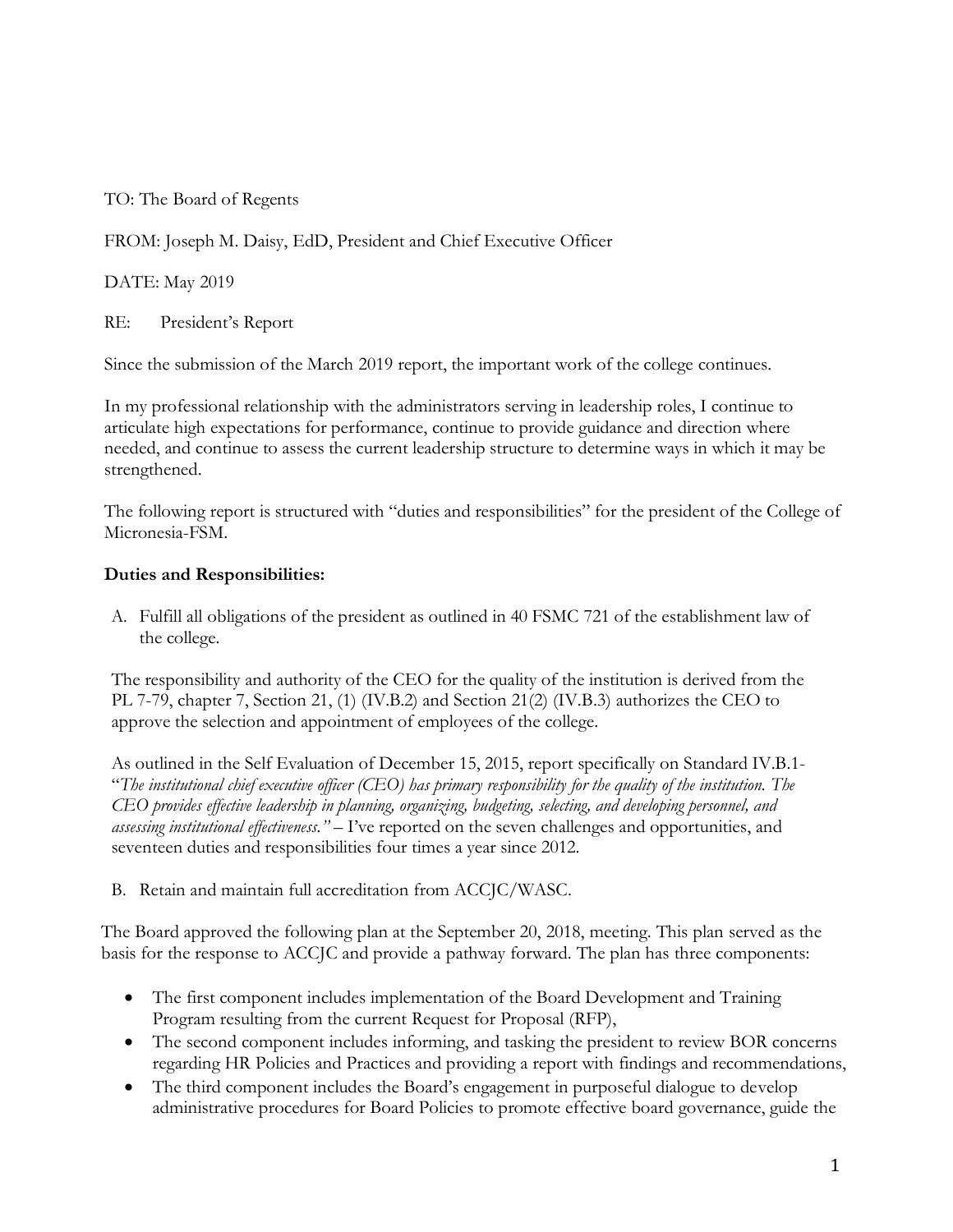Board's policy and fiduciary responsibilities, ensure compliance with Enabling Law, Board By-Laws, ACCJC Standards for Accreditation and Eligibility Requirements.

An RFP was developed to facilitate the Board's engagement in purposeful dialogue to develop administrative procedures for Board Policies to promote effective board governance, guide the Board's policy and fiduciary responsibilities, and ensure compliance with Enabling Law, Board By-Laws, ACCJC Standards for Accreditation and Eligibility Requirements.

The Board selected Wilson Hess from Sandy Pond Associates to deliver its Board Development Plan for the next two years. Wilson Hess conducted a board development workshop during the March 2019 meeting in Kosrae. The next board development workshop is planned for the August/September meeting.

David Adams was selected by the college to engage the Board in purposeful dialogue to develop administrative procedures for Board Policies to promote effective board governance effective during the March meeting and concluding at the August/September meeting.

Regent Mingii and I met with ACCJC President Winn and Dr. Ian Walton, ACCJC Chairman of the Commission, on Saturday, January 19, 2019, at 8am.

The meeting was informative and positive. President Winn and Chairman Walton expressed a favorable response to the December 19, 2019, Letter of Update submitted by the college in response to the ACCJC August 3, 2018, Letter of Concern. They acknowledged and support the plan submitted to address the specific issues cited in the Letter of Concern. They appreciated the level of detail provided, especially related to board development and purposeful dialogue to provide administrative procedures to guide the board's interpretation of board policies and subsequent action.

I extended Chairman Waguk's and the Board's "best and sincere regards to them and let them know that the Board will continue in all ways possible to maintain the College of Micronesia-FSM's accreditation with ACCJC, and wish to continue in our collaborative efforts to seek their assistance as well as other partners in keeping our commitment for a successful College and a successful FSM."

President Winn and Chairman Walton appreciated that commitment. They shared that their visit underscores their concern regarding governance, noting that, "over the last decade, the most common cause for sanctions across the membership has related to governance . . ."

They asked if the Board had received the resignation requested from Churchill Edward in the December 19, 2018, letter from the Board of Regents hand delivered to him on January 10, 2019, asking him to step down by January 15, 2019, in the best interest of the college.

They asked for an update regarding this issue of non-compliance. We must provide a response to this inquiry. They also asked for the Board's plan to address this issue in the event Churchill does not step down. This is necessary to avoid sanction by the ACCJC for non-compliance with college policies, the Enabling Law, and ACCJC Standard IV. Governance.

They also raised concern about another issue of non-compliance related to the outstanding appointment for the past three years of the Regent for Pohnpei by the President of the FSM. We

RE: Summary of Meeting of Regent Mingii and President Daisy with ACCJC President Winn and ACCJC Chairman Walton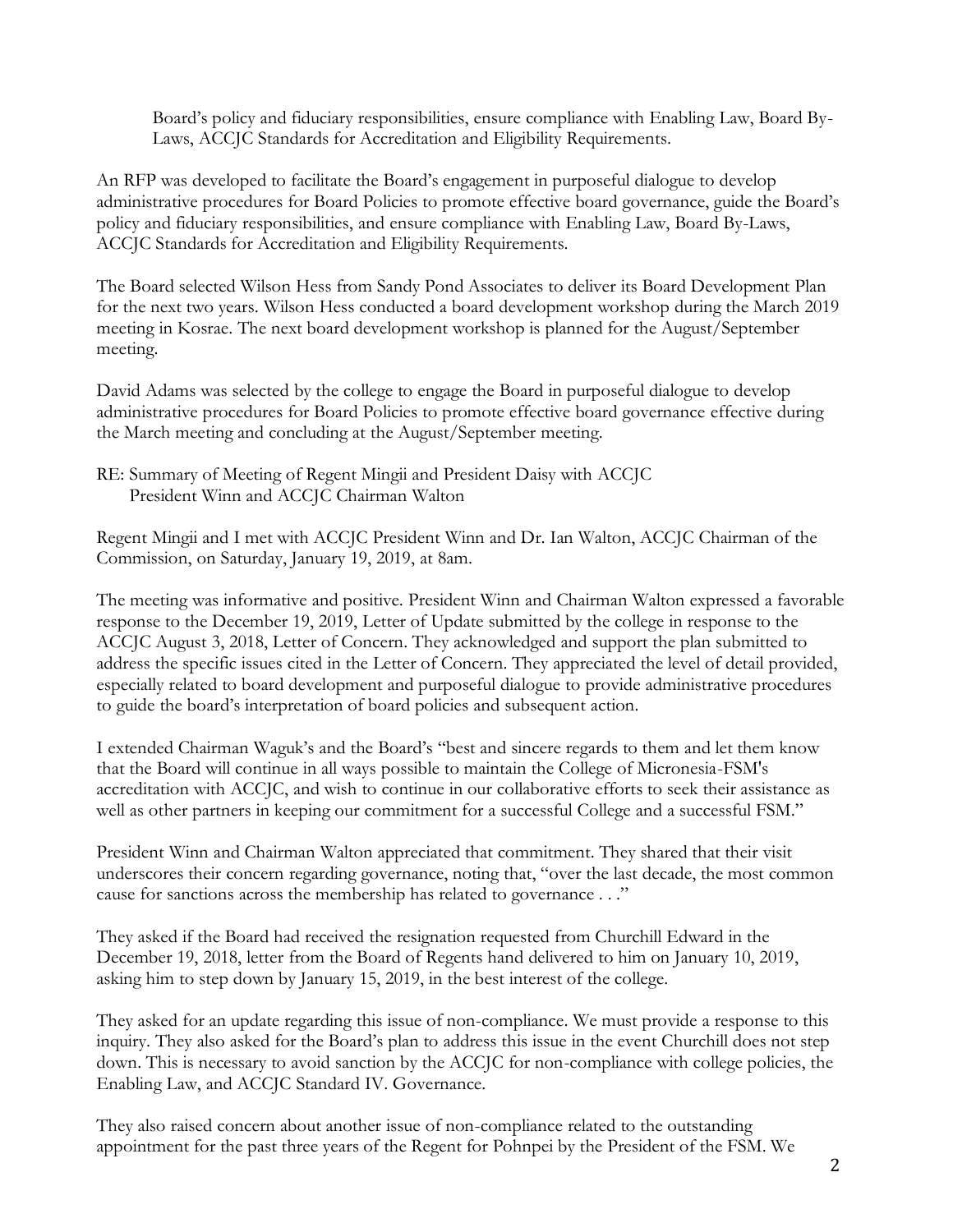expressed confidence that once the first issue was resolved and a vacancy existed, a nomination would likely be forthcoming. We discussed the next step to be taken by the Board Chairman, and/or the Board of Regents collectively, to ensure compliance with college policies, the Enabling Law, and ACCJC Standard IV. Governance.

The meeting concluded at 9am with President Winn and Chairman Walton expressing their support for the college, for the Board of Regents, and efforts to avoid sanction.

On May 3, 2019, I reported to Richard Winn, President of ACCJC, that the Board of Regents on May 1, 2019, at a Special Board of Regents meeting approved the resolution removing Churchill Edward from the Board and declaring the Regent's seat for Pohnpei vacant.

C. Ensure development of the next Strategic Plan 2018-2023 and Strategic Plan 2024-2028.

The Strategic Plan 2018-2023 has been completed and approved by the BOR.

D. Continue to assess the organizational structure and reporting procedures and make changes as needed for a more efficient and effective institution.

Ongoing: The president continues to meet with members of the administrative team both individually and collectively as cabinet. The cabinet meets monthly to consider a wide range of agenda items regarding the entire spectrum of the college. The president has also articulated his expectations to members of the cabinet, and continues to emphasize important characteristics of leadership on a daily basis. Professional development and training activities designed to improve performance will be identified and inform goal setting and performance reviews.

E. Implement a Reengineering/Sustainability Plan to ensure the long-term sustainability of COM-FSM.

The COM-FSM Sustainability Position Paper (May 2014) and the implementation of recommendations continue to drive the college's efforts to ensure long-term sustainability. The position paper is available to the Board of Regents. In April 2018, the president published a "white paper" charting the course for the next generation. Additionally, the college engaged the development of a comprehensive economic contributions/impact study, which includes assessment of sustainability. The study was presented at the Board meeting in May 2108. The study, in part, concludes that the college's long-term sustainability is inextricably linked to continued ACCJC Accreditation and subsequent Pell Grant awards. The college plans to present the comprehensive economic contributions/impact study at its August Summit and subsequently make the document available to the public.

F. Continue and strengthen internal leadership capacity building efforts.

The college provides resources for faculty and staff to take courses, earn degrees, and attend conferences and trainings that support their development and service to the college.

G. Enhance overall standing of COM-FSM and advocate for the college in all areas.

As president, I continue to ensure that COM-FSM participates in the conferences and workshops provided by the Pacific Post Secondary Education Council (PPEC), the Association of Community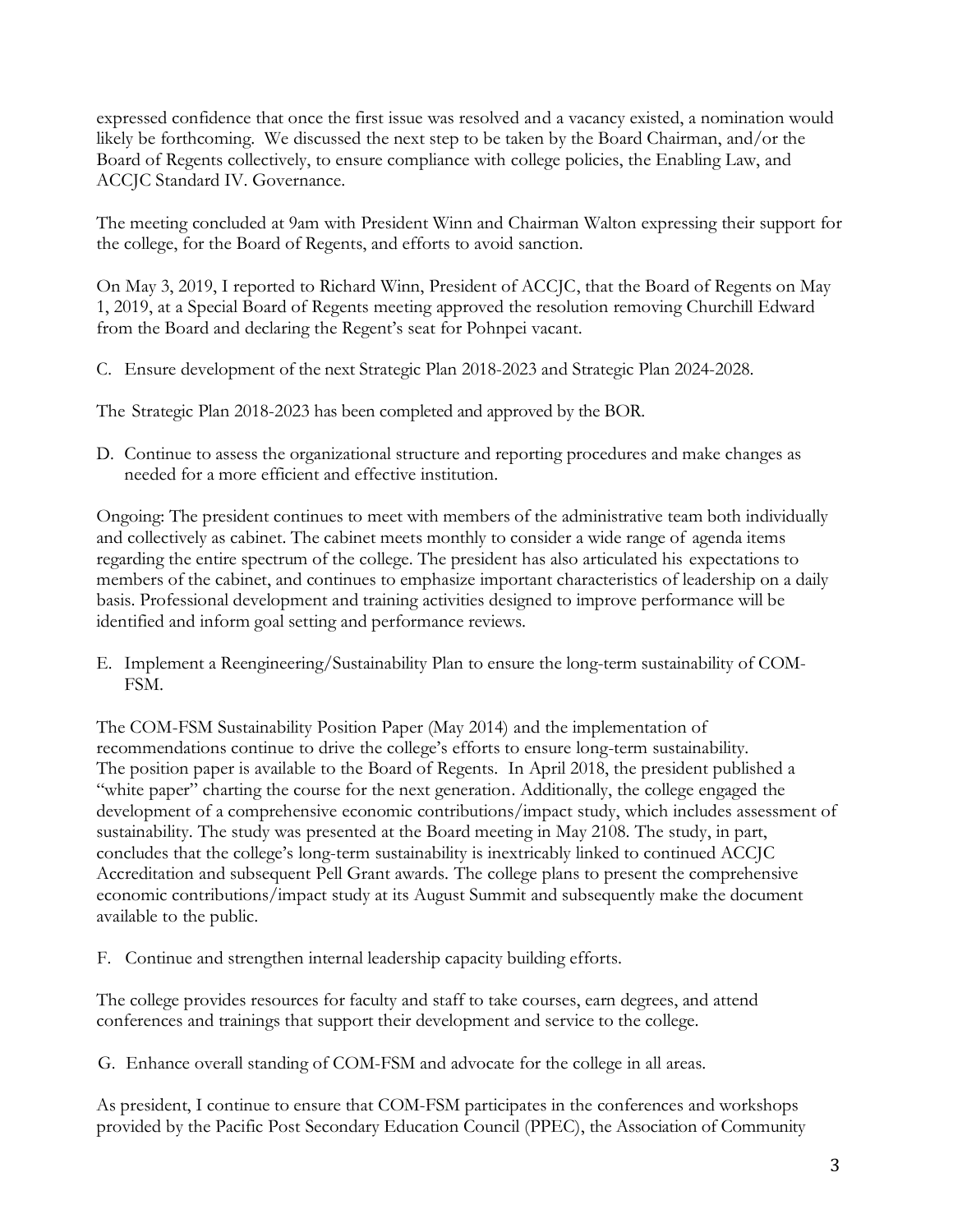College Trustees (ACCT), the Accrediting Commission for Community and Junior Colleges (ACCJC), and the American Association of Community Colleges (AACC).

## **Recommendations from the president's quadrennial assessment:**

1. As identified by the President -- keep enrollment and student success as priorities, monitoring and strengthening current enrollment management and recruitment efforts.

This is an ongoing effort and is reflected in the reports provided by the vice presidents.

2. Undertake the proposed feasibility study to establish a BS degree program in Elementary Education as a significant step in meeting an important national and state need.

Completed. The program is scheduled for implementation in fall 2019.

3. Continue to strengthen relations with the national government to secure financial support for the 2018 budget, especially to offset the continued funding of the \$2.8 million decrement of JEMCO funding which is critical to the institution's ability to fully carry out the *Integrated Educational Master Plan* and to meet ACCJC Standards for Accreditation.

Completed. We are seeking the same level of support for the FY 2020 budget/plan.

4. Prioritize the next phase of the National Infrastructure Development Plan (IDP) focusing on construction for the Chu'uk Campus; capitalizing on the \$3 million provided by Chu'uk State leadership should assist in facilitating the development and implementation of the campus facility plan.

Ongoing. We are in close contact with TC&I, and the Army Corps of Engineers awaiting approval to proceed. The FSM PMU made a presentation to the Board at the May 2018 meeting. However, land issues related to the access road need to be resolved.

Currently, there is a legal issue regarding the ownership of the access road/easement to the Chu'uk Campus.

5. Focus on the continuing need to attract and retain qualified personnel through capacity building, cultural awareness, and salary equity.

Ongoing. We are effective in our recruitment process in attracting qualified personnel. Through the college's professional development, human resources support, opportunities for growth, and the ability to consistently provide salary increases to eligible employees, we maintain a high retention rate for faculty and staff.

6. Mobilize the strategic planning process to develop contingency plans, outreach efforts to the Departments of State and Interior, and collaboration with the national government in anticipation of Compact renegotiation or termination.

Ongoing. The college met with US Ambassador, and US Government Accounting Office regarding continuation of Pell Grant beyond 2023. We are encouraged by favorable recommendations.